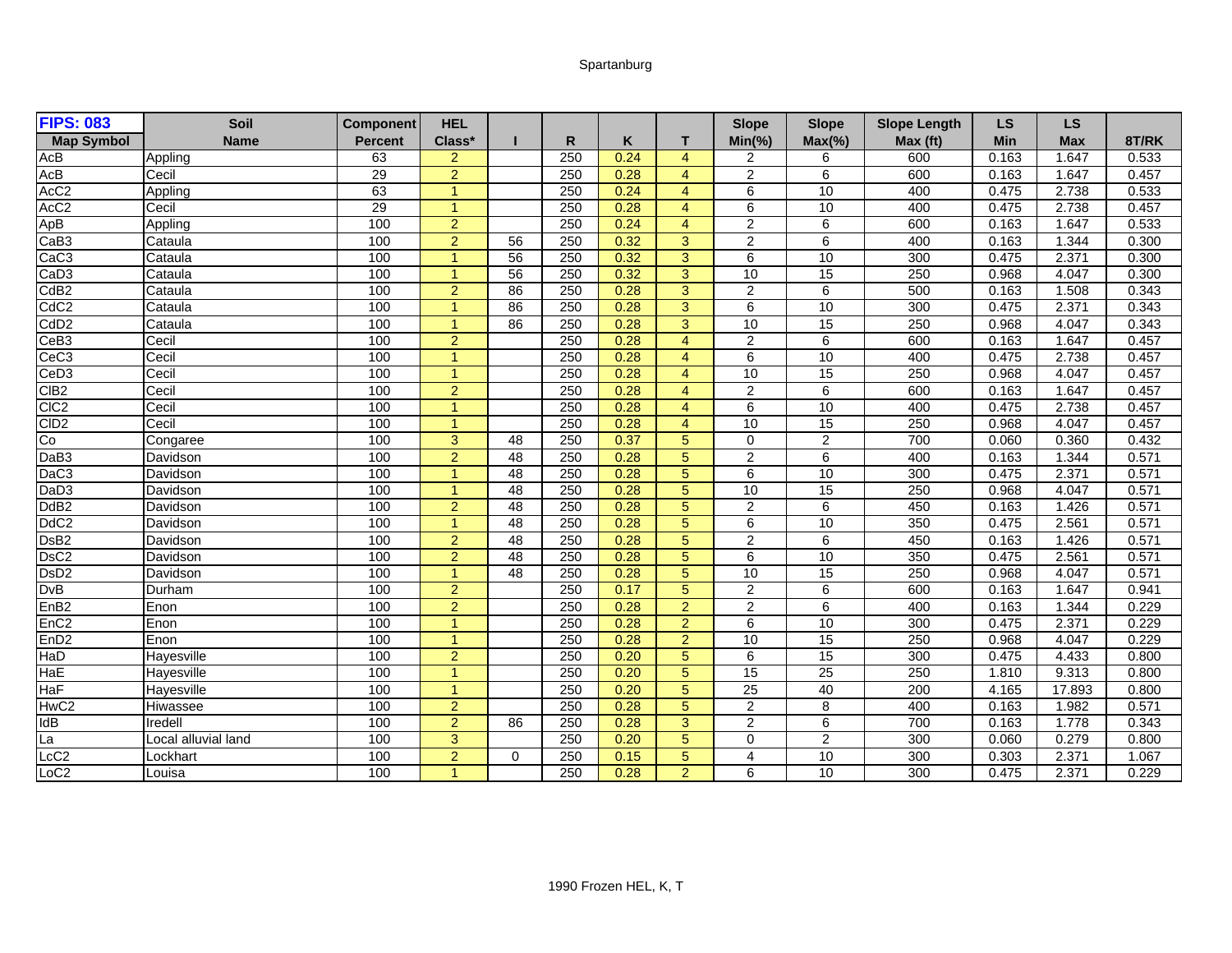## Spartanburg

| <b>FIPS: 083</b>  | <b>Soil</b>                      | <b>Component</b> | <b>HEL</b>     |    |     |      |                 | <b>Slope</b>    | <b>Slope</b>    | <b>Slope Length</b> | <b>LS</b>  | <b>LS</b>  |       |
|-------------------|----------------------------------|------------------|----------------|----|-----|------|-----------------|-----------------|-----------------|---------------------|------------|------------|-------|
| <b>Map Symbol</b> | <b>Name</b>                      | Percent          | Class*         |    | R   | K    | т               | $Min(\% )$      | $Max(\% )$      | Max (ft)            | <b>Min</b> | <b>Max</b> | 8T/RK |
| LoD <sub>2</sub>  | Louisa                           | 100              |                |    | 250 | 0.28 | $\overline{2}$  | 10              | 15              | 250                 | 0.968      | 4.047      | 0.229 |
| LoE <sub>2</sub>  | Louisa                           | 100              | $\overline{1}$ |    | 250 | 0.28 | 2               | 15              | 25              | 250                 | 1.810      | 9.313      | 0.229 |
| LuC               | Louisburg                        | 100              | $\overline{2}$ |    | 250 | 0.10 | $\overline{2}$  | $\overline{6}$  | 10              | 400                 | 0.475      | 2.738      | 0.640 |
| LuD               | Louisburg                        | 100              | $\overline{1}$ |    | 250 | 0.10 | $\overline{2}$  | 10              | $\overline{15}$ | 250                 | 0.968      | 4.047      | 0.640 |
| LuE               | Louisburg                        | 100              | $\overline{1}$ |    | 250 | 0.10 | $\overline{2}$  | 15              | $\overline{25}$ | 250                 | 1.810      | 9.313      | 0.640 |
| Ma                | Made land                        | 100              | $\overline{2}$ |    | 250 | 0.28 | 5               | $\mathbf 0$     | 15              | 200                 | 0.060      | 3.620      | 0.571 |
| McB3              | Madison                          | 100              | $\overline{2}$ |    | 250 | 0.28 | $\overline{4}$  | $\overline{2}$  | 6               | 600                 | 0.163      | 4.647      | 0.457 |
| McC <sub>3</sub>  | Madison                          | 100              | $\overline{1}$ |    | 250 | 0.28 | $\overline{4}$  | 6               | 10              | 450                 | 0.475      | 2.904      | 0.457 |
| McD <sub>3</sub>  | Madison                          | 100              | $\overline{1}$ |    | 250 | 0.28 | $\overline{4}$  | 10              | 15              | 300                 | 0.968      | 4.433      | 0.457 |
| McF3              | Madison                          | 100              | $\overline{A}$ |    | 250 | 0.28 | $\overline{4}$  | 15              | 40              | 250                 | 1.810      | 20.005     | 0.457 |
| MdB <sub>2</sub>  | Madison                          | 100              | $\overline{2}$ |    | 250 | 0.24 | $\overline{4}$  | $\overline{2}$  | 6               | 600                 | 0.163      | 1.647      | 0.533 |
| MdC <sub>2</sub>  | Madison                          | 100              | $\overline{1}$ |    | 250 | 0.24 | $\overline{4}$  | 6               | 10              | 450                 | 0.475      | 2.904      | 0.533 |
| MdD <sub>2</sub>  | Madison                          | 100              | -1             |    | 250 | 0.24 | $\overline{4}$  | 10              | 15              | 300                 | 0.968      | 4.433      | 0.533 |
| MdE <sub>2</sub>  | Madison                          | 100              | $\overline{1}$ |    | 250 | 0.24 | $\overline{4}$  | 15              | 25              | 250                 | 1.810      | 9.313      | 0.533 |
| MdF <sub>2</sub>  | Madison                          | 100              | $\overline{1}$ |    | 250 | 0.24 | $\overline{4}$  | $\overline{25}$ | 40              | 250                 | 4.165      | 20.005     | 0.533 |
| MeB <sub>2</sub>  | Madison variant                  | 100              | $\overline{2}$ |    | 250 | 0.24 | $\overline{2}$  | 2               | 6               | 500                 | 0.163      | 1.503      | 0.267 |
| MeC <sub>2</sub>  | Madison variant                  | 100              | $\overline{1}$ |    | 250 | 0.24 | 2               | 6               | 10              | 350                 | 0.475      | 2.561      | 0.267 |
| MfB <sub>2</sub>  | Mecklenburg                      | 100              | $\overline{2}$ |    | 250 | 0.24 | $\overline{4}$  | $\overline{c}$  | 6               | 500                 | 0.163      | 1.503      | 0.533 |
| MfC <sub>2</sub>  | Mecklenburg                      | 100              | $\overline{1}$ |    | 250 | 0.24 | $\overline{4}$  | 6               | 10              | 350                 | 0.475      | 2.561      | 0.533 |
| Mh                | Mine pits and dumps              | 100              | $\overline{2}$ |    | 250 | 0.28 | 5               | $\mathbf 0$     | 15              | 250                 | 0.060      | 4.047      | 0.571 |
| Mk                | Mixed alluvial land              | 100              | $\overline{3}$ | 86 | 250 | 0.20 | $5\overline{)}$ | $\mathbf 0$     | $\overline{2}$  | 500                 | 0.060      | 0.325      | 0.800 |
| Mm                | Moderately gullied land, firm    | 100              | $\overline{2}$ |    | 250 | 0.28 | $\sqrt{5}$      | $\overline{c}$  | 40              | $\overline{200}$    | 0.163      | 17.893     | 0.571 |
| <b>MnC</b>        | Moderately gullied land, friable | 100              | $\overline{2}$ |    | 250 | 0.28 | $\overline{5}$  | $\overline{2}$  | 10              | 200                 | 0.163      | 1.936      | 0.571 |
| <b>MnF</b>        | Moderately gullied land, friable | 100              | $\overline{1}$ |    | 250 | 0.28 | 5               | 10              | 40              | 200                 | 0.968      | 17.893     | 0.571 |
| MsC3              | Musella                          | 100              | $\overline{1}$ |    | 250 | 0.32 | $\overline{2}$  | 6               | 10              | 300                 | 0.475      | 2.371      | 0.200 |
| MsE3              | Musella                          | 100              | $\overline{1}$ |    | 250 | 0.32 | $\overline{2}$  | 10              | 25              | 250                 | 0.968      | 9.313      | 0.200 |
| MuC <sub>2</sub>  | Musella                          | 100              | $\overline{1}$ |    | 250 | 0.32 | $\overline{2}$  | 6               | 10              | 300                 | 0.475      | 2.371      | 0.200 |
| MuD <sub>2</sub>  | Musella                          | 100              | $\overline{1}$ |    | 250 | 0.32 | $\overline{2}$  | 10              | 15              | 250                 | 0.968      | 4.047      | 0.200 |
| MuF <sub>2</sub>  | Musella                          | 100              | $\overline{1}$ |    | 250 | 0.32 | $\overline{2}$  | 15              | 40              | 250                 | 1.810      | 20.005     | 0.200 |
| PaE3              | Pacolet                          | 100              | $\overline{ }$ | 56 | 250 | 0.24 | $\overline{2}$  | 15              | 25              | 250                 | 1.810      | 9.313      | 0.267 |
| PcE               | Pacolet                          | 100              | $\overline{1}$ | 86 | 250 | 0.20 | 3               | 15              | 25              | 250                 | 1.810      | 9.313      | 0.480 |
| PcE <sub>2</sub>  | Pacolet                          | 100              | $\overline{1}$ | 86 | 250 | 0.20 | 3               | 15              | 25              | 250                 | 1.810      | 9.313      | 0.480 |
| PcF               | Pacolet                          | 100              | $\overline{1}$ | 86 | 250 | 0.20 | 3               | 25              | 40              | 250                 | 4.165      | 20.005     | 0.480 |
| Se                | Severely gullied land            | 100              | 2              |    | 250 | 0.28 | 5               | $\Omega$        | 15              | 200                 | 0.060      | 3.620      | 0.571 |
| <b>StE</b>        | Stony land                       | 100              | $\overline{1}$ |    | 250 | 0.20 | $\overline{2}$  | 10              | 30              | 350                 | 0.968      | 14.878     | 0.320 |
| VaB2              | $\overline{\text{Vance}}$        | 100              | $\overline{2}$ |    | 250 | 0.24 | $\overline{4}$  | $\overline{2}$  | 6               | 600                 | 0.163      | 1.647      | 0.533 |
| VaC <sub>2</sub>  | Vance                            | 100              | $\overline{ }$ |    | 250 | 0.24 | $\overline{4}$  | 6               | 10              | 400                 | 0.475      | 2.738      | 0.533 |
| WcB2              | Wickham                          | 100              | $\overline{2}$ |    | 250 | 0.24 | 5               | $\overline{2}$  | 6               | 600                 | 0.163      | 1.647      | 0.667 |